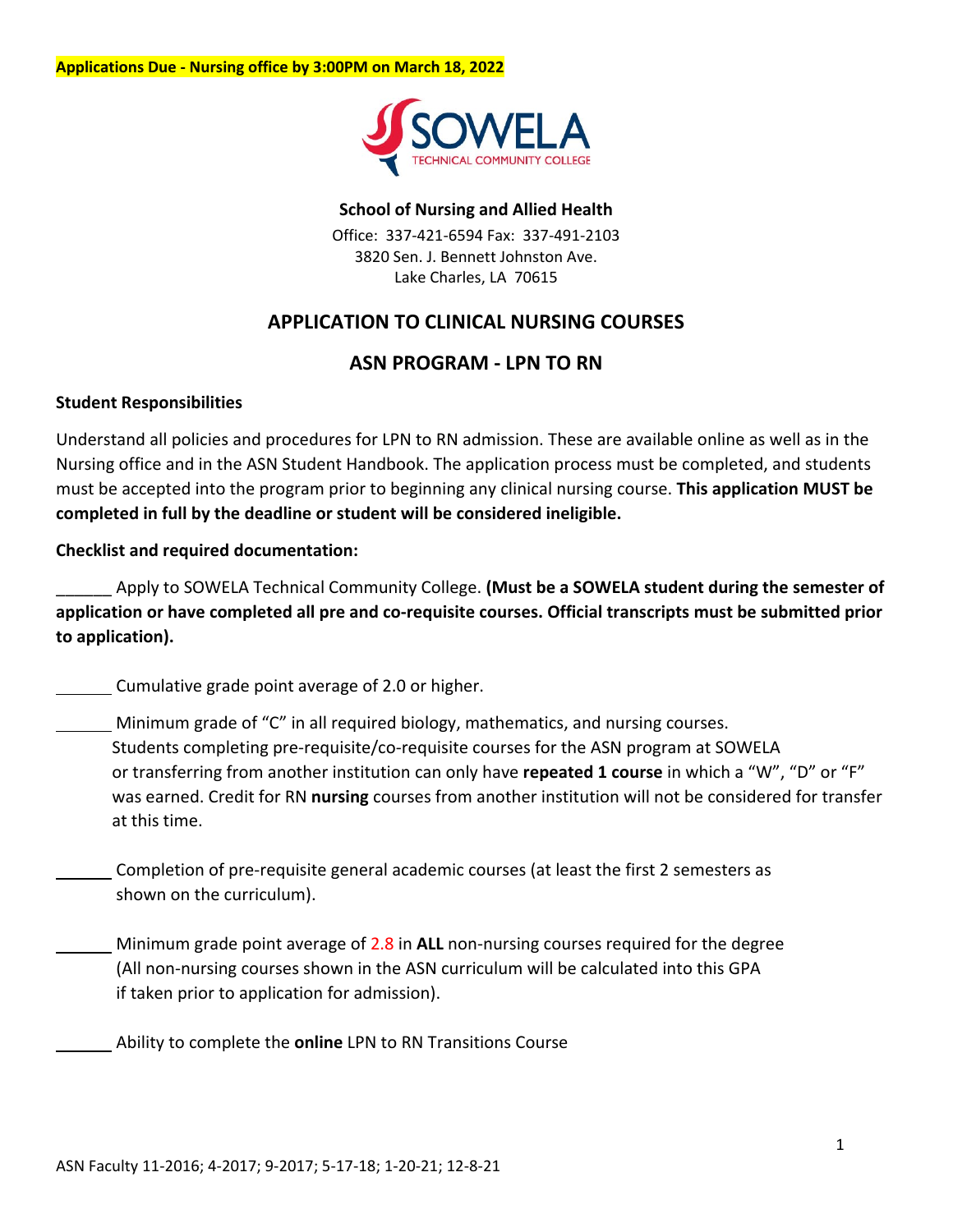| Completion of the TEAS VI test with a score of 64%. This is a nationally ranked score and not<br>necessarily on a 100-point scale. You will need to visit www.atitesting.com to enroll and pay for the<br>test. Available dates to take the test are posted on the website by the Testing Center                                                                                                   |
|----------------------------------------------------------------------------------------------------------------------------------------------------------------------------------------------------------------------------------------------------------------------------------------------------------------------------------------------------------------------------------------------------|
| Completion of the ATI RN Fundamentals Exam with a Level II score of at least 65%. You must first pass<br>the TEAS VI test with a 64% to be eligible to take the ATI RN Fundamentals Exam. This is also a<br>nationally ranked score. You will need to visit www.atitesting.com to enroll and pay for the test.<br>Available dates to take the exam are posted on the website by the Testing Center |
| Unencumbered Louisiana License to practice as a Licensed Practical Nurse (attach validation).                                                                                                                                                                                                                                                                                                      |
| Proof of IV Therapy Certification (attach document).                                                                                                                                                                                                                                                                                                                                               |
| Current CPR card (must be either American Heart Association Healthcare Provider or<br>Red Cross Professional Rescuer. Attach copy of card to application).                                                                                                                                                                                                                                         |
| Immunization record with current Tdap (must be current, within 10 years, include copy of<br>Immunization record).                                                                                                                                                                                                                                                                                  |
| Proof of Hepatitis B status (vaccinations [3] or proof of immunity (titer), include copy of<br>Immunization record).                                                                                                                                                                                                                                                                               |
| Proof of two (2) Varicella vaccinations or varicella titer showing immunity.                                                                                                                                                                                                                                                                                                                       |
| Record of MMR- two (2) injections or Rubella and rubeola titers showing immunity.                                                                                                                                                                                                                                                                                                                  |
| Proof of two (2) meningococcal vaccinations (or signed waiver, located in the application)                                                                                                                                                                                                                                                                                                         |
| Proof of COVID 19 vaccination (or signed waiver, located in the application)                                                                                                                                                                                                                                                                                                                       |
| Copy of negative PPD skin test or Chest X-ray result (must be within last year and<br>be the official copy from Healthcare provider). If no skin test in the past year, must have<br>2 PPD tests or QuantiFERON®-TB Gold blood test (QFT-G)                                                                                                                                                        |
| Signed Health Status Forms (health history and physical exam included in the<br>application must have been completed no sooner than September 2021.                                                                                                                                                                                                                                                |
| Copy of health insurance card.                                                                                                                                                                                                                                                                                                                                                                     |
| Attach a passport photo with your name printed on the back of the photo to this<br>application.                                                                                                                                                                                                                                                                                                    |
| Keep a copy of all documents for your records. (Make copies prior to turning in<br>application).                                                                                                                                                                                                                                                                                                   |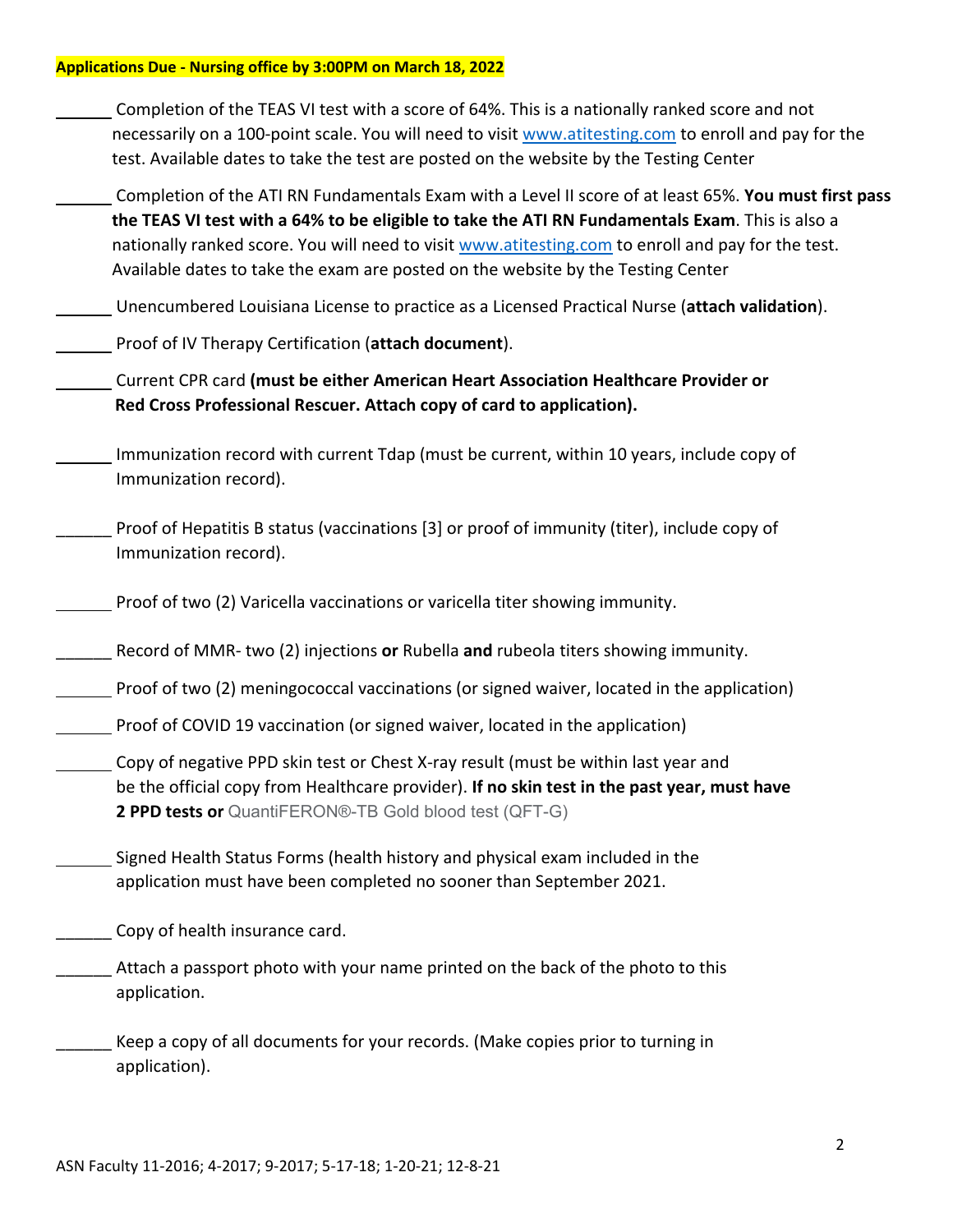#### **The Associate of Science in Nursing (ASN) nursing program at SOWELA Technical Community College located in Lake Charles, Louisiana is accredited by the:**

Accreditation Commission for Education in Nursing (ACEN).

3390 Peachtree Road NE, Suite 1400 Atlanta, Georgia 30326 Phone: (404) 975-5000 Email: [info@acenursing.org](mailto:amariquit@acenursing.org) Web: [www.acenursing.org](http://www.acenursing.org/)



The most recent accreditation decision made by the ACEN Board of Commissioners for the Associate of Science in Nursing (ASN) nursing program is Initial Accreditation.

View the public information disclosed by the ACEN regarding this program at **<http://www.acenursing.us/accreditedprograms/programSearch.htm>**

2021: The Associate of Science in Nursing program has continued full approval through the Louisiana State Board of Nursing.

SOWELA Technical Community College does not discriminate on the basis of race, color, national origin, gender, disability, or age in its program and activities. The following person has been designated to handle inquiries regarding the non-discrimination policies:

> Title: Compliance Officer Address: 3820 Sen. J. Bennett Johnston Avenue Telephone: 337-421-6565 or 800-256-0483 Email: complainceofficer@sowela.edu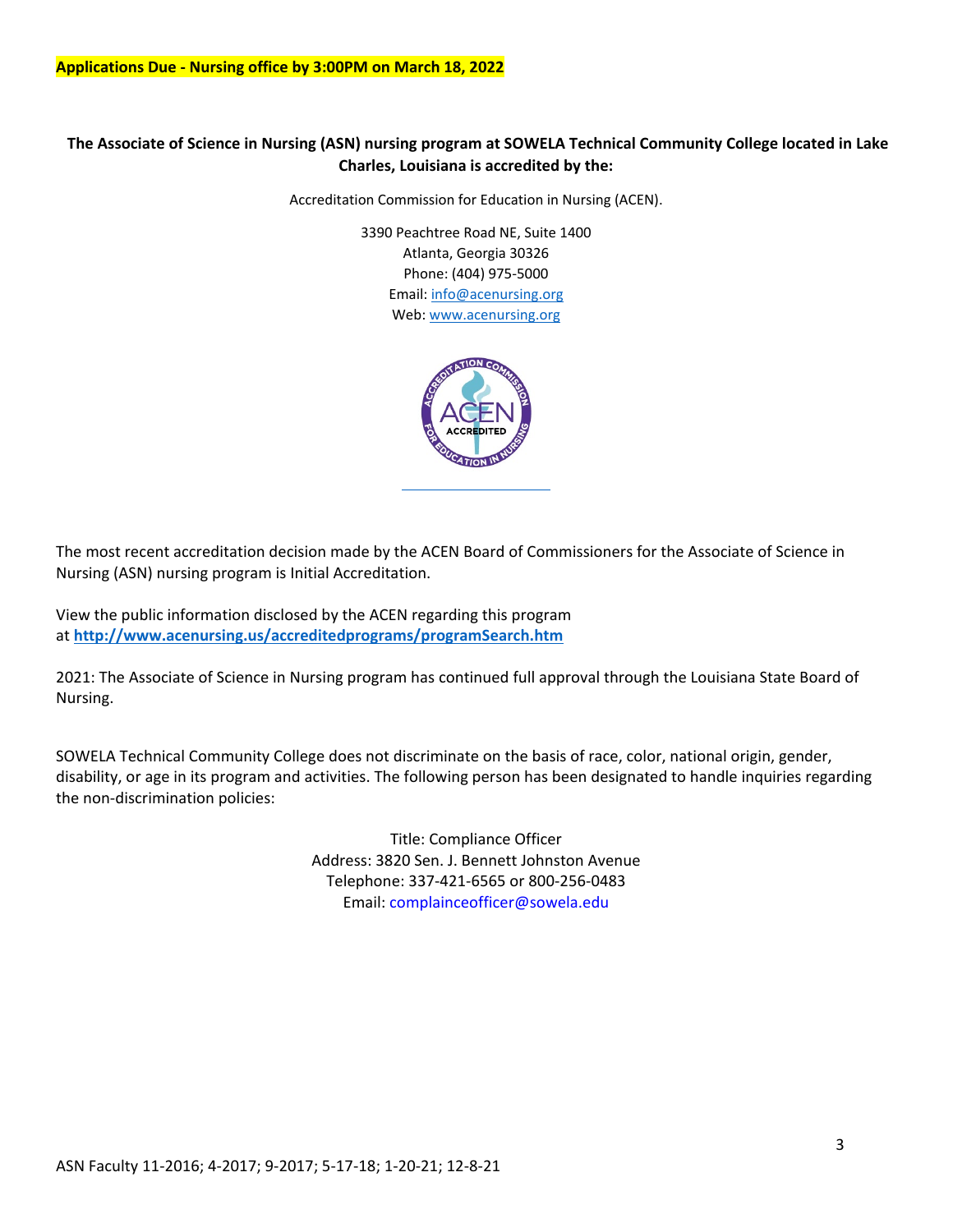

**Attach Picture Here**

### **School of Nursing and Allied Health**

### **Application for Clinical Nursing Courses - LPN to RN Program**

| First-time Applicant                                                                     | <b>Resubmission of Application</b> |                                                                                                          |  |
|------------------------------------------------------------------------------------------|------------------------------------|----------------------------------------------------------------------------------------------------------|--|
| SS #:<br><u> 1999 - Johann Barbara, martin amerikan ba</u>                               |                                    |                                                                                                          |  |
| Last/Maiden                                                                              | <b>Middle</b>                      | <b>First</b>                                                                                             |  |
| <b>Permanent Mailing Address:</b>                                                        |                                    |                                                                                                          |  |
| Street (P.O. Box, Apt. Number)                                                           | City                               | State/Zip code                                                                                           |  |
| Home                                                                                     | Cell                               |                                                                                                          |  |
|                                                                                          |                                    | Gender: M / F                                                                                            |  |
|                                                                                          |                                    |                                                                                                          |  |
|                                                                                          |                                    |                                                                                                          |  |
|                                                                                          |                                    |                                                                                                          |  |
|                                                                                          |                                    | Cell number: _______________________________Home number: ________________________ Work number: _________ |  |
|                                                                                          |                                    |                                                                                                          |  |
| Ethnicity (required for Federal Reports by 1964 Civil Rights Act):                       |                                    |                                                                                                          |  |
| ______White __________Black ________Amer. Indian/Alaskan _________Asian/Pacific Islander |                                    |                                                                                                          |  |
| ______Hispanic ______ Other (please specify): __________________________________         |                                    |                                                                                                          |  |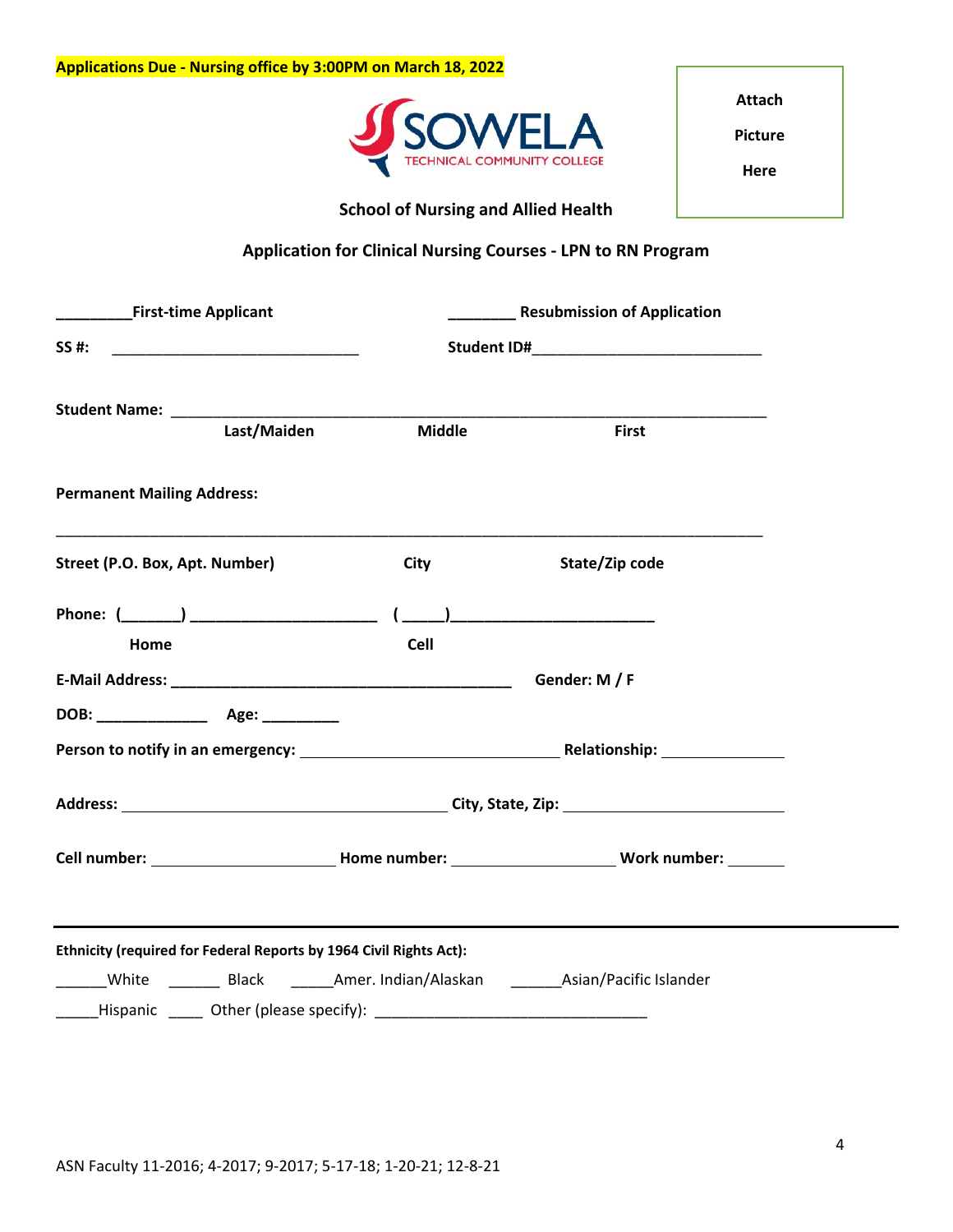#### **Please list below all courses and name of institution where you are enrolled this semester:**

Spring 2022 courses:

#### **Please list any other degrees held, year obtained, and name of college/university:**

**\_\_\_\_\_\_\_\_\_\_\_\_\_\_\_\_\_\_\_\_\_\_ \_\_\_\_\_\_\_\_\_\_\_\_\_\_\_\_\_\_\_\_\_ \_\_\_\_\_\_\_\_\_\_\_\_\_\_\_\_\_\_\_** 

**\_\_\_\_\_\_\_\_\_\_\_\_\_\_\_\_\_\_\_\_\_\_ \_\_\_\_\_\_\_\_\_\_\_\_\_\_\_\_\_\_\_\_\_ \_\_\_\_\_\_\_\_\_\_\_\_\_\_\_\_\_\_\_**

\_\_\_\_\_\_\_\_\_\_\_\_\_\_\_\_\_\_\_\_\_\_\_\_\_\_\_\_\_\_\_\_\_\_\_\_\_\_\_\_\_\_\_\_\_\_\_\_\_\_\_\_\_\_\_\_\_\_\_\_\_\_\_\_\_\_\_\_\_\_\_\_\_\_\_\_\_\_\_\_\_\_\_\_\_\_\_\_\_\_\_\_\_

Degree earned Year obtained Name of college/university

#### **Important Information:**

1) Students who are accepted into the School of Nursing and Allied Health ASN (LPN to RN) Program will be required to submit to random drug screens throughout the duration of clinical nursing courses.

2) **The number of students accepted** to the clinical nursing LPN to RN Program will be dependent on resources. **No waiting list will be established** and those students that are eligible but not accepted into the program must reapply for admission or may apply for the traditional ASN Program.

3) Eligible students for admission to the LPN to RN Program will be ranked based on nursing grade point average (GPA), ATI Fundamentals test, and TEAS test results. Consideration will be given to students completing all pre-requisite and corequisite non-nursing courses at SOWELA Technical Community College. Additional points will be awarded if the student holds a degree/diploma/certificate.

4) Accepted students **must also be approved by the Louisiana State Board of Nursing** to begin clinical nursing courses. This application process will begin after acceptance in the nursing program. A mandatory meeting will be held with accepted students to begin this process.

5) I understand that this packet is for information purposes only and does not constitute a contract, expressed or implied, between any applicant and SOWELA Technical Community College School of Nursing and Allied Health.

6) My signature below indicates that I have read and understand the criteria and requirements listed in this packet. I declare that all the information I have submitted is complete and accurate.

**Signature of Applicant:** Date: Date: Date: Date: Date: Date: Date: Date: Date: Date: Date: Date: Date: Date: Date: Date: Date: Date: Date: Date: Date: Date: Date: Date: Date: Date: Date: Date: Date: Date: Date: Date: Date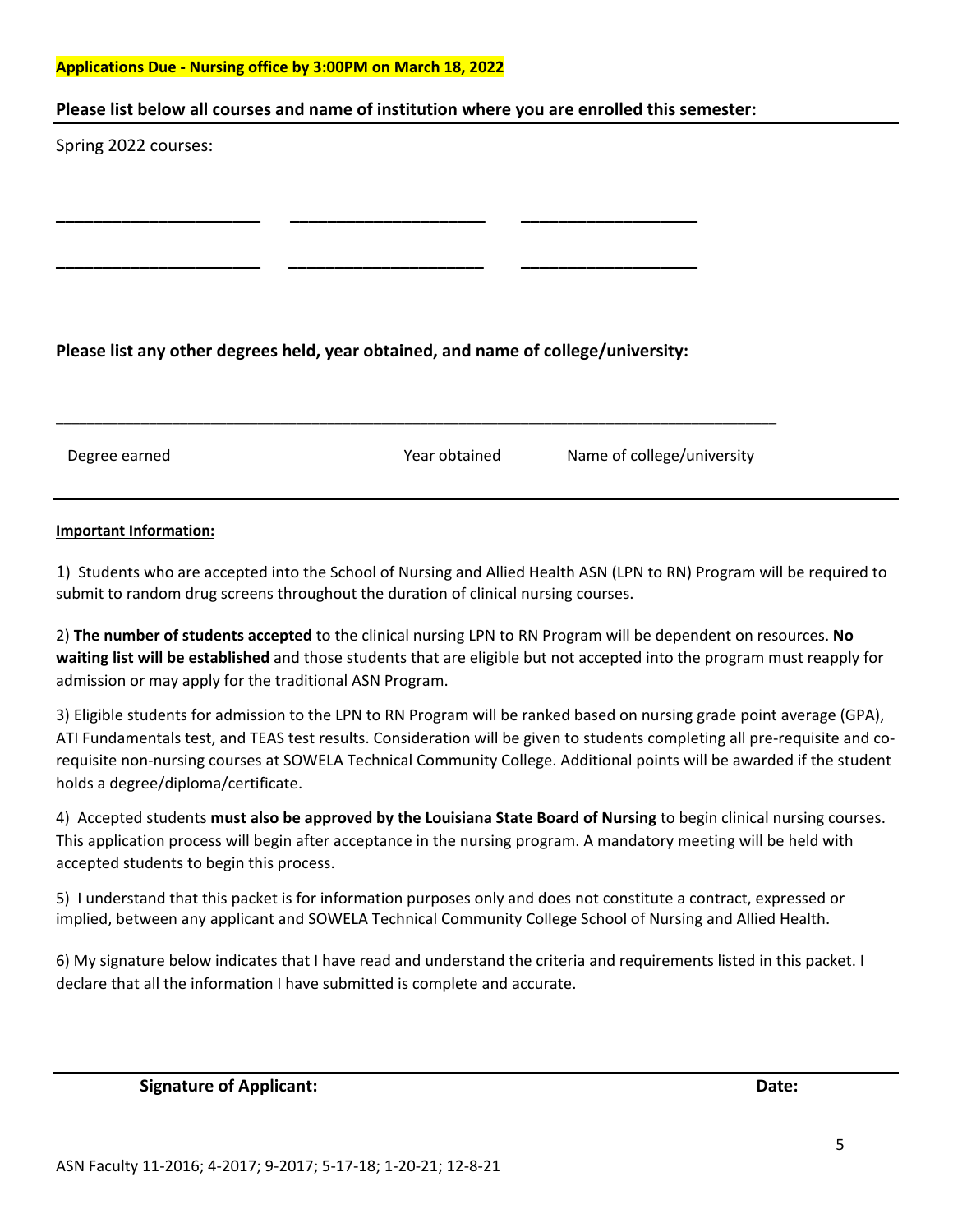

#### **STUDENT NAME: STUDENT ID#**

The SOWELA Technical Community College School of Nursing and Allied Health, in keeping with the rules and regulations of the State Board of Nursing and health care agencies, requires all students to complete certain admission health screening procedures. In addition, this form contains important information for students applying to the ASN Program.

#### **HEALTH INSURANCE INFORMATION**

**ALL SCHOOL OF NURSING STUDENTS must carry and be prepared to show evidence that you have current health insurance. This is a requirement for the ENTIRE duration of your program. This health insurance must cover you for any treatments related to blood borne pathogens, other potentially infectious materials, and any illness or injury that could occur during class or clinical.** 

#### **FORM INSTRUCTIONS**

All students are required to provide health history information and to have a health evaluation prior to admission to the School of Nursing and Allied Health. Continuing students will be required to submit an **annual** immunization update for PPD status and flu vaccination. If a significant change in health status occurs during a semester; the student must report that change to the clinical faculty and follow the policy for Significant Change in Health Status found in the ASN Student Handbook.

Please print unless otherwise indicated. ALL Date Fields required by this Form must be legible and completed with Month, Day, and Year Values. Failure to comply with these requests will prevent your registration for the upcoming Term and prevent your participation in Clinical Rotations

#### **DISABILITY INFORMATION**

If you have a health problem that may require individualized disability support services, it is your responsibility to contact:

> Office of Student Services 3820 Senator J. Bennett Johnston Ave Lake Charles, LA 70616 337.421.6969 800.256.2443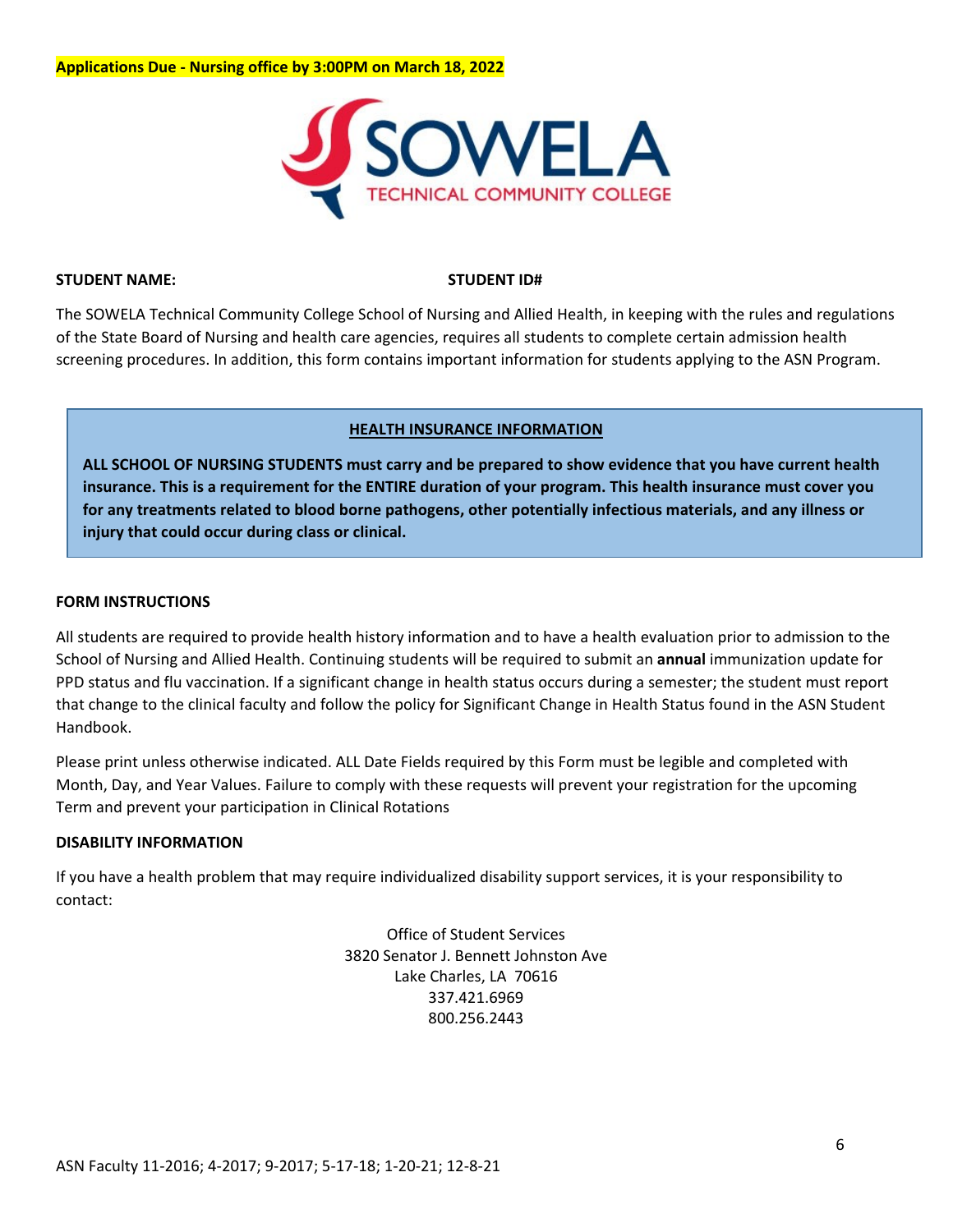| Full Name:                                                                                                                                                                                                                                                                                                                                                             |          |     |             |                         |       |        |
|------------------------------------------------------------------------------------------------------------------------------------------------------------------------------------------------------------------------------------------------------------------------------------------------------------------------------------------------------------------------|----------|-----|-------------|-------------------------|-------|--------|
| Address:                                                                                                                                                                                                                                                                                                                                                               |          |     |             |                         |       |        |
|                                                                                                                                                                                                                                                                                                                                                                        | (Street) |     |             | (City                   | State | Zip)   |
| Date of Birth                                                                                                                                                                                                                                                                                                                                                          | Mo       | Day | <b>YYYY</b> | Gender (Circle one)     | Male  | Female |
|                                                                                                                                                                                                                                                                                                                                                                        |          |     |             | <b>HEALTH INSURANCE</b> |       |        |
| I verify that I carry and will carry for the entire duration of my program, health insurance that will cover payment of<br>treatment and follow-up procedures related to blood borne pathogens, other potentially infectious materials, and any<br>illness or injury that could occur during class or clinical. Attach a copy of your health insurance card or policy. |          |     |             |                         |       |        |

#### **PART 1 : STUDENT INFORMATION**

| (Student signature) | (Date) |
|---------------------|--------|

#### **PART 2: IMMUNIZATION/VACCINATION HISTORY**

#### **Attach Immunization Records to the Application**

#### **TETANUS/ACELLULAR PERTUSSUS (Tdap)**

\*\*\*STUDENT MUST HAVE HAD A BOOSTER TO INCLUDE PERTUSSUS WITHIN THE LAST 10 YEARS\*\*\*

#### **HEPATITIS B**

Must have the 3-vaccination series or titer showing immunity \*\*\*If Non-immune, please give current booster date within 6 months

#### **VARICELLA**

Must have 2 doses of vaccine or titer showing immunity \*\*\*If Non-immune, please give current booster date within 6 months

#### **MMR – MUMPS RUBELLA RUBEOLA (MEASLES)**

Must have 2 doses of vaccine or titer showing immunity \*\*\*If Non-immune, please give current booster date within 6 months

#### **MENINGOCOCCAL**

\*\*\*Must have 2 doses of vaccine or a signed waiver form

#### **COVID 19**

\*\*\*Must have recommended doses of vaccine or a signed waiver form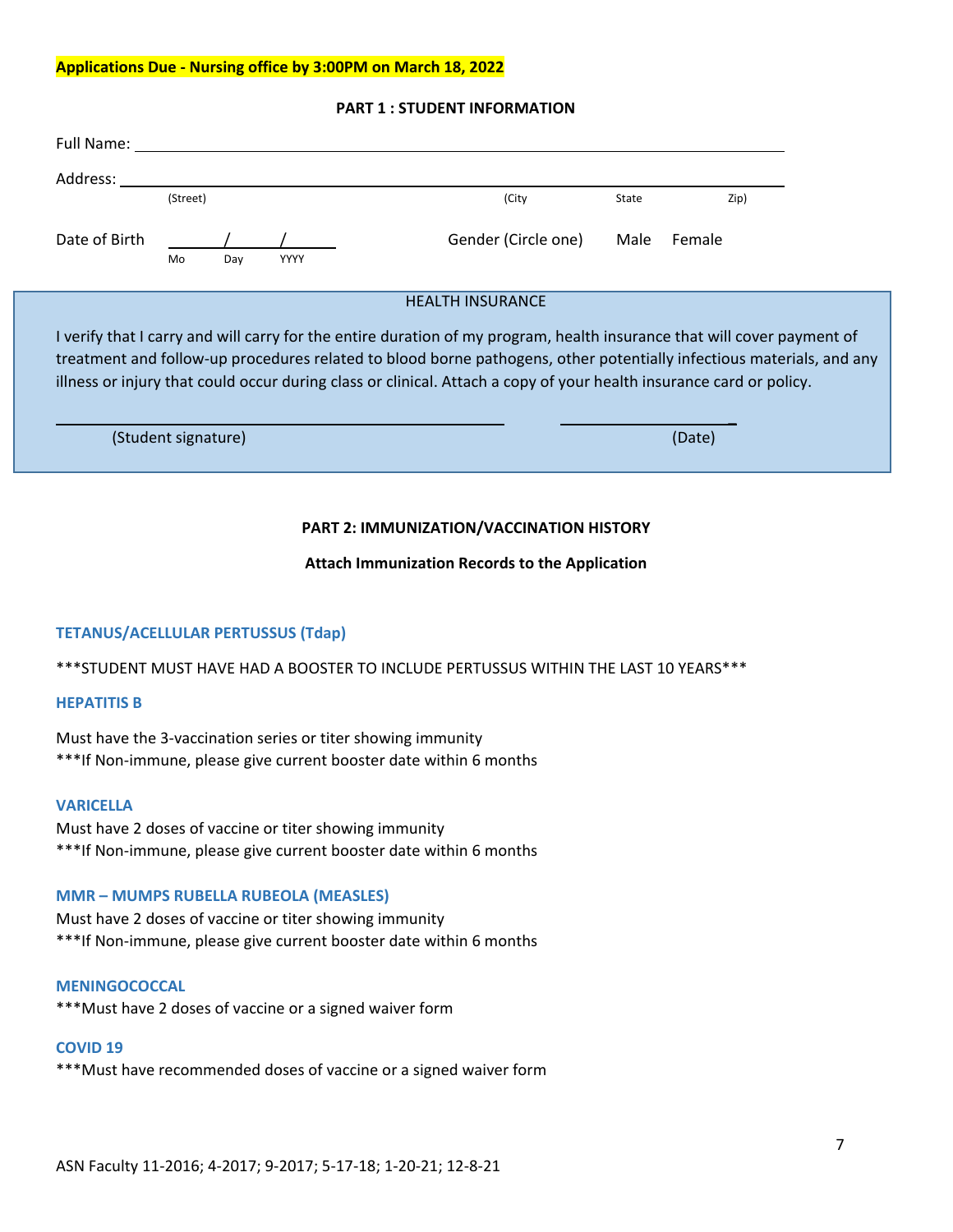#### **TUBERCULOSIS SCREENING**

**\*\*\***If you do not have a documented negative Mantoux PPD test within the past year; **you must have the 2 Step PPD test.** The second PPD Test must be administered 1 week to 3 weeks after the first PPD Test. These tests cannot be completed during a single visit with a healthcare provider. \*\*\* Or one QuantiFERON®-TB Gold blood test (QFT-G)

#### **Must have signed form from Provider**

**Chest X-Ray** (required if PPD is positive) X-Ray Date:  $\frac{1}{\sqrt{1-\frac{1}{\sqrt{1-\frac{1}{\sqrt{1-\frac{1}{\sqrt{1-\frac{1}{\sqrt{1-\frac{1}{\sqrt{1-\frac{1}{\sqrt{1-\frac{1}{\sqrt{1-\frac{1}{\sqrt{1-\frac{1}{\sqrt{1-\frac{1}{\sqrt{1-\frac{1}{\sqrt{1-\frac{1}{\sqrt{1-\frac{1}{\sqrt{1-\frac{1}{\sqrt{1-\frac{1}{\sqrt{1-\frac{1}{\sqrt{1-\frac{1}{\sqrt{1-\frac{$ MO DAY YYYY

\*\*\*If abnormal, you must have clearance from a healthcare provider stating you are free from contagion.

Please attach documentation of medical clearance.

**Check here when you are attaching a signed waiver form (Form at end of application).**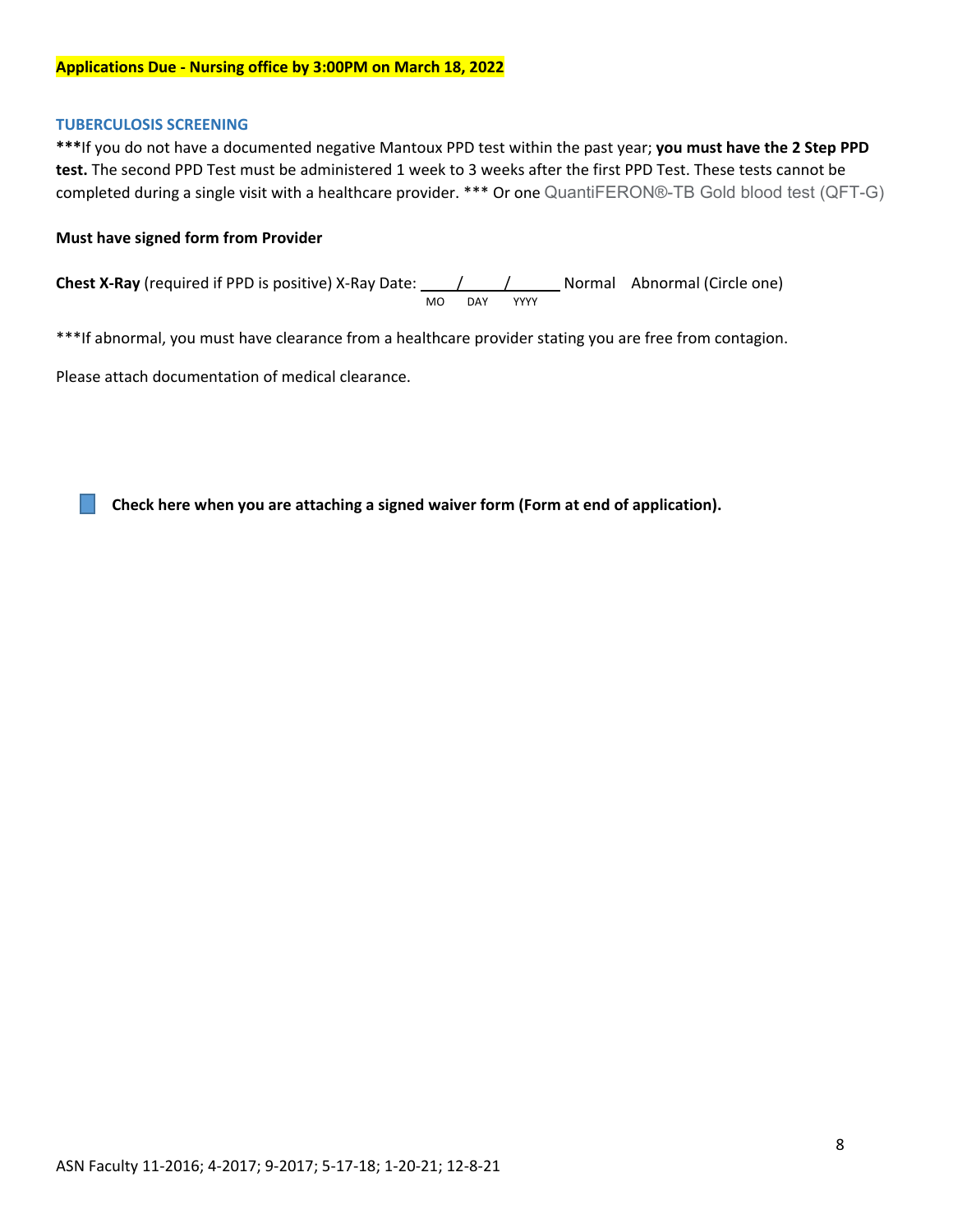#### **PART 4: HEALTH HISTORY AND PHYSICAL EXAMINATION**

Students should complete this page prior to visiting the healthcare provider.

| Do you have a latex allergy or sensitivity? Yes<br>No _______ |
|---------------------------------------------------------------|
|                                                               |
|                                                               |
|                                                               |
|                                                               |
| <b>PAST MEDICAL HISTORY</b>                                   |

If yes, it is the student's responsibility to notify each assigned clinical instructor of this condition and to provide proof of medical management prior to the start of each clinical setting. Please refer to the Latex Allergy Policy in the SoNAH Student Handbook.

List Current Medications (include over-the-counter medications):

#### **VERIFICATION OF PERFORMANCE DUTIES**

**\_\_\_\_\_\_\_\_\_\_\_\_\_\_\_\_\_\_\_\_\_\_\_\_\_\_\_\_\_\_\_\_\_\_\_\_\_\_\_\_\_\_\_\_\_\_\_\_\_\_\_\_\_\_\_\_\_\_\_\_\_\_\_\_\_\_\_\_\_\_\_\_\_\_\_\_\_\_\_\_\_\_\_\_\_\_\_\_\_\_\_\_\_\_\_**

#### **Purpose:**

SOWELA Technical Community College nursing students are expected to be able to perform duties associated with those of a registered nurse, which means able to perform their clinical care responsibilities in a safe, appropriate, and effective manner free from the adverse effects of physical, mental, emotional, and personal problems.

#### **Physical Requirements:**

Nursing is a physically demanding profession. Clinical experiences may be up to twelve hours in duration in a hospital, health care, or community setting and students may be on their feet for extended periods of time. Clinical experiences may also be required on weekends and unusual hours of the day (e.g., until 11 p.m.). Nursing students are required to lift and transport patients and use equipment which may require some degree of physical strength. Considerable manual dexterity is also required for many nursing skills and activities.

Students must be able to hear equipment alarms from a distance and distinguish subtle changes in breath sounds, heart sounds, and other assessment data. Patients are often observed from a distance and heart monitors must be accurately read from at least the end of a patient's bed, approximately six (6) feet away. Students must also be able to accurately read small print on the barrel of a syringe. Students may be exposed to cleaning materials, as well as biological (i.e., blood, mucous), infectious/communicable diseases, and chemically hazardous materials in the clinical setting. Emergency situations frequently occur that require immediate response and action by the student, including situations involving agitated patients who may be physically or verbally combative. Considerable reaching, stooping, bending, kneeling, and crouching are also required. Students must have the ability to judge distance and space relationships, see peripherally, and distinguish and identify different colors.

Students with physical health conditions must be considered to be under control and able to function safely in a clinical setting.

**Psychological Requirements:** Nursing students must be emotionally stable in order to provide safe care to patients. Students on medication for psychological/psychiatric conditions must be considered to be on a stabilized dose in order to function safely in a clinical setting.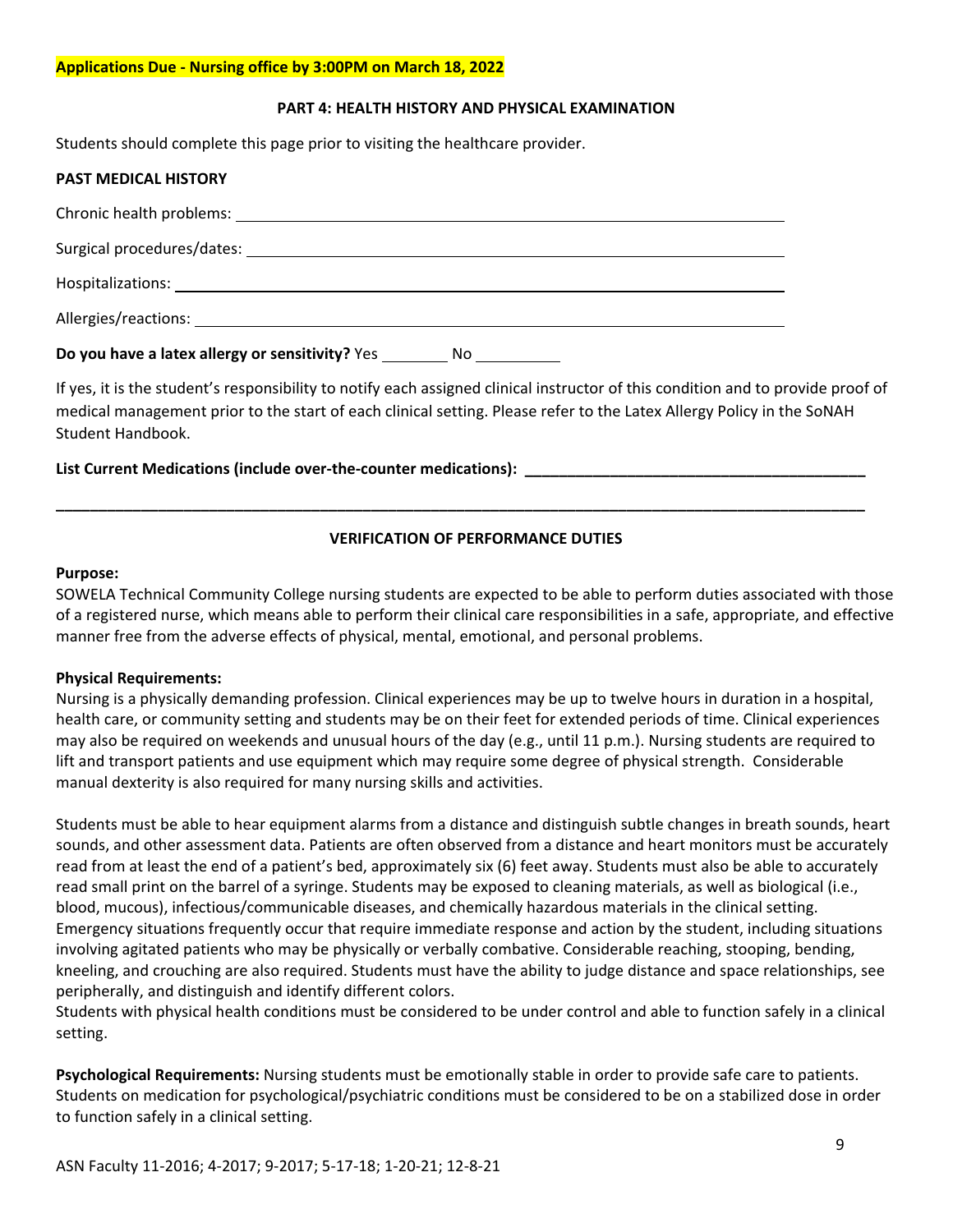| PHYSICAL DEMANDS: Strength Requirements<br>Approximate frequency         |             |              |                       |  |
|--------------------------------------------------------------------------|-------------|--------------|-----------------------|--|
| Standing                                                                 | 45% of time |              |                       |  |
| Walking                                                                  | 45% of time |              |                       |  |
| Sitting                                                                  | 10% of time |              |                       |  |
| Lifting                                                                  | 40-50 lbs.  |              | Frequently            |  |
| Carrying                                                                 | 20 lbs.     | Occasionally |                       |  |
| Pushing                                                                  | < 200 lbs.  |              | Frequently            |  |
| Pulling                                                                  | 45-50 lbs.  | Frequently   |                       |  |
| Pushing with Assist                                                      | > 200 lbs.  |              | Frequently            |  |
| Climbing                                                                 |             |              | Occasionally          |  |
| Stooping                                                                 |             |              | Frequently            |  |
| <b>Balancing and Kneeling</b>                                            |             |              | Occasionally          |  |
| <b>Sensory Demands</b>                                                   |             |              |                       |  |
| <b>SIGHT REQUIREMENTS</b>                                                |             |              | Approximate frequency |  |
| Acuity, Near and Far                                                     |             |              | Frequently            |  |
| Depth Perception                                                         |             | Frequently   |                       |  |
| <b>Color Vision</b>                                                      |             |              | Frequently            |  |
| Field of Vision                                                          |             |              | Frequently            |  |
| <b>HEARING REQUIREMENTS</b>                                              |             |              |                       |  |
| <b>Ordinary Conversation</b>                                             |             |              | Constantly            |  |
| <b>Other Sounds</b>                                                      |             |              | Frequently            |  |
| <b>MENTAL DEMANDS and DISCIPLINE</b>                                     |             |              |                       |  |
| Reading                                                                  |             |              | Frequently            |  |
| Reasoning and Problem Solving                                            |             |              | Constantly            |  |
| Organization                                                             |             |              | Constantly            |  |
| Math                                                                     |             |              | Frequently            |  |
| Language                                                                 |             |              | Constantly            |  |
| <b>Detailed Work</b>                                                     |             |              | Constantly            |  |
| Multiple Concurrent Tasks and Interruptions                              |             |              | Constantly            |  |
| <b>Stress</b>                                                            |             |              | Constantly            |  |
| Confidentiality                                                          |             |              | Constantly            |  |
| <b>Training classes</b>                                                  |             |              | Frequently            |  |
| Potential Environmental Exposures - Approximate frequency                |             |              |                       |  |
| Exposure to radiation and chemicals                                      |             |              | Occasionally          |  |
| Exposure to blood/body fluids, infectious agents, and airborne pathogens |             |              | Frequently            |  |
| Exposure to needle/syringes and waste handling                           |             |              | Frequently            |  |

The following are examples of the everyday demands of clinical nursing courses.

**Description of Terms:**

**Occasionally (activity or condition exists up to 1/3 of the time) Frequently (activity or condition exists from 1/3 to 2/3 of the time) Constantly (activity or condition exists 2/3 or more of the time)**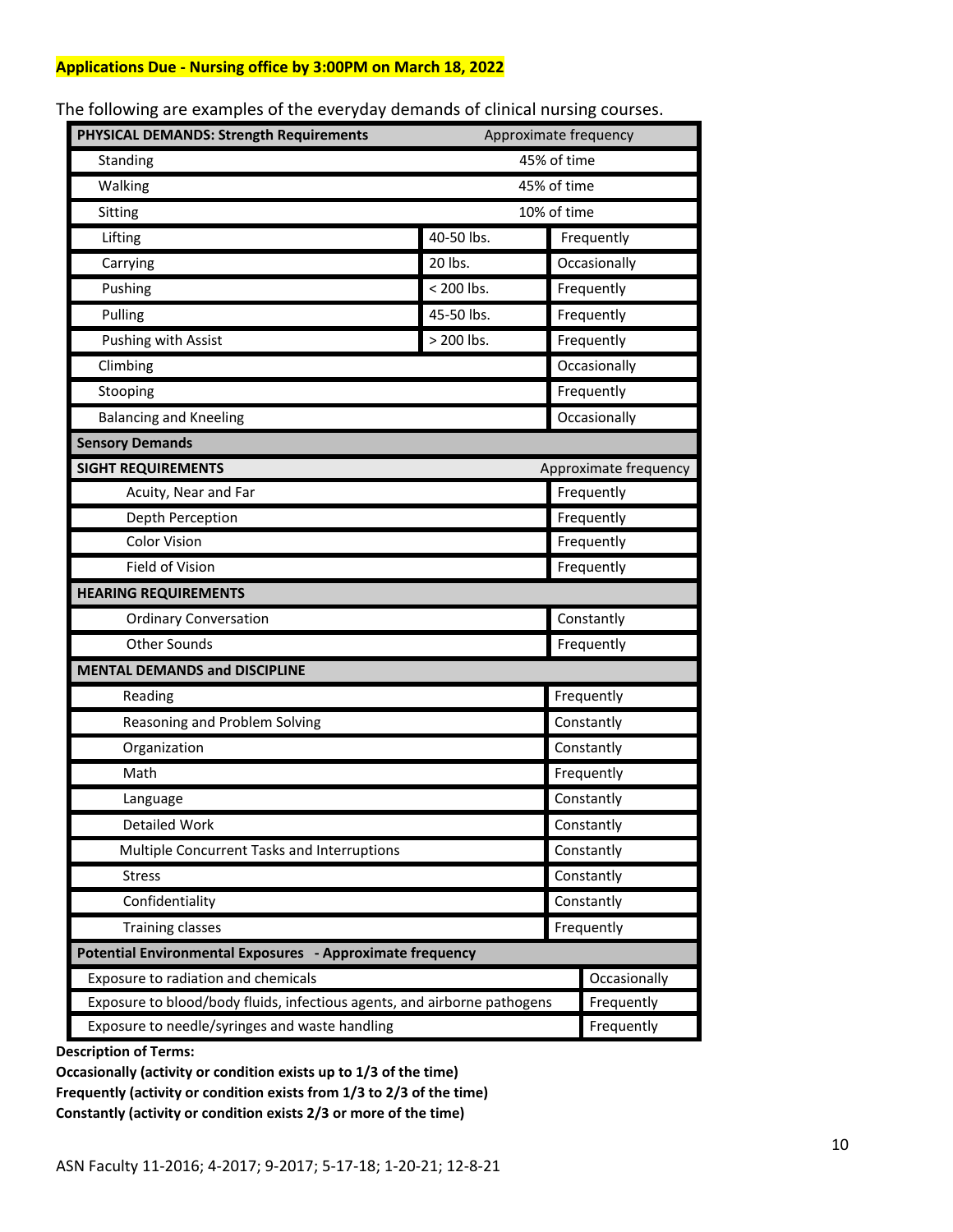I have read and understand the above physical and mental requirements for clinical nursing courses. I am able to withstand the physical or mental exertions related to the requirements of the SOWELA Technical Community College Nursing Program.

Student Signature Date Date Date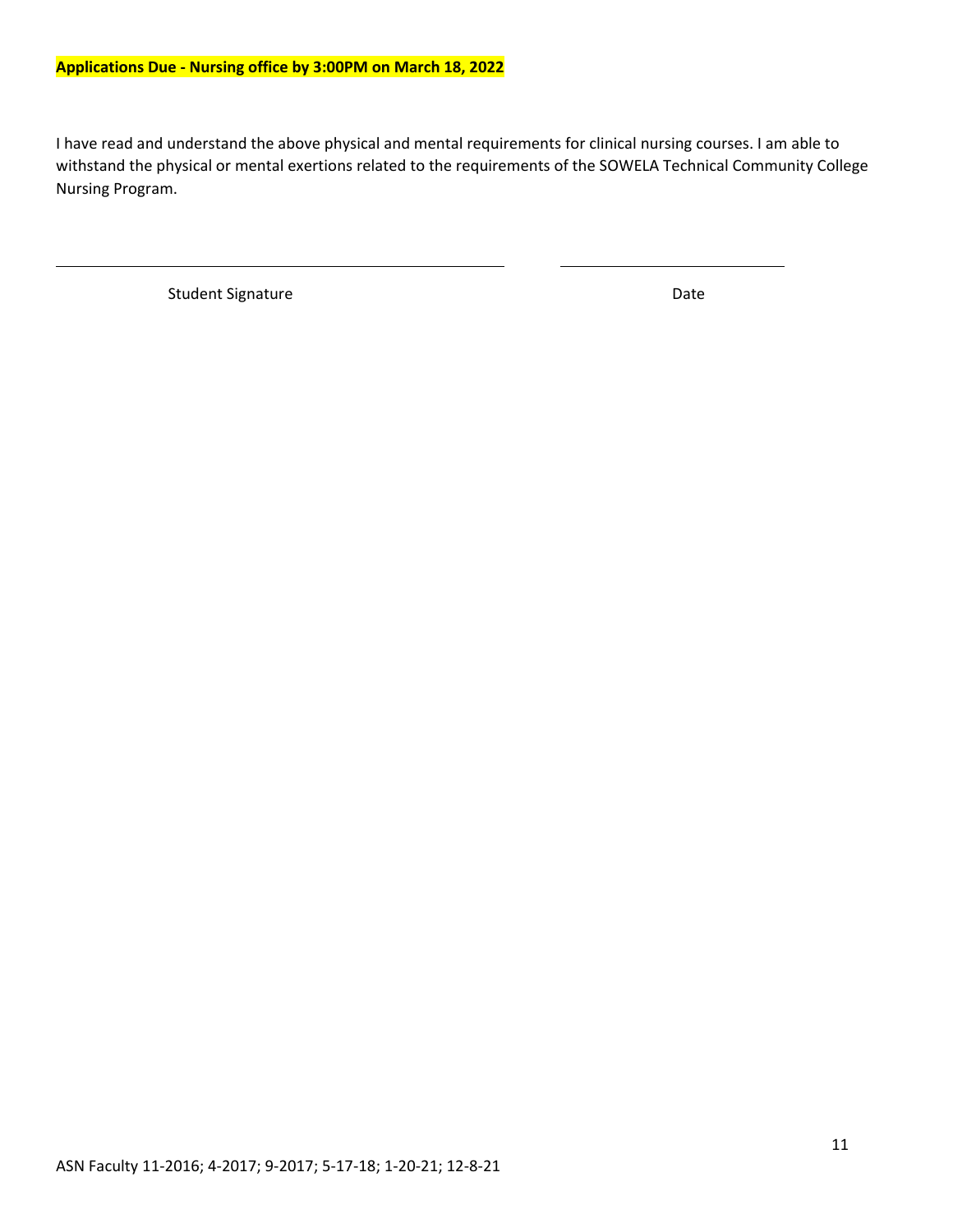#### **PHYSICAL EXAMINATION FORM: HEALTHCARE PROVIDER FORM**

#### **ASN CLINICAL APPLICATION**

Ht: Wt: Temp:

B/P: HR: Resp:

**General appearance:**

| <b>SYSTEM</b>         | <b>NORMAL</b> | <b>ABNORMAL</b> | <b>COMMENTS</b> |
|-----------------------|---------------|-----------------|-----------------|
| <b>HEENT</b>          |               |                 |                 |
|                       |               |                 |                 |
| <b>LUNGS</b>          |               |                 |                 |
|                       |               |                 |                 |
| <b>CARDIOVASCULAR</b> |               |                 |                 |
|                       |               |                 |                 |
| MUSCULOSKELETAL       |               |                 |                 |
|                       |               |                 |                 |
| <b>NEUROLOGICAL</b>   |               |                 |                 |
|                       |               |                 |                 |
| <b>DERMATOLOGICAL</b> |               |                 |                 |
|                       |               |                 |                 |

#### **VERIFICATION OF PERFORMANCE DUTIES**

#### **Purpose:**

SOWELA Technical Community College nursing students are expected to be able to perform duties associated with those of a registered nurse, which means able to perform their clinical care responsibilities in a safe, appropriate, and effective manner free from the adverse effects of physical, mental, emotional, and personal problems.

#### **Physical Requirements:**

Nursing is a physically demanding profession. Clinical experiences may be up to twelve hours in duration in a hospital, health care, or community setting and students may be on their feet for extended periods of time. Clinical experiences may also be required on weekends and unusual hours of the day (e.g., until 11 p.m.). Nursing students are required to lift and transport patients and use equipment which may require some degree of physical strength. Considerable manual dexterity is also required for many nursing skills and activities.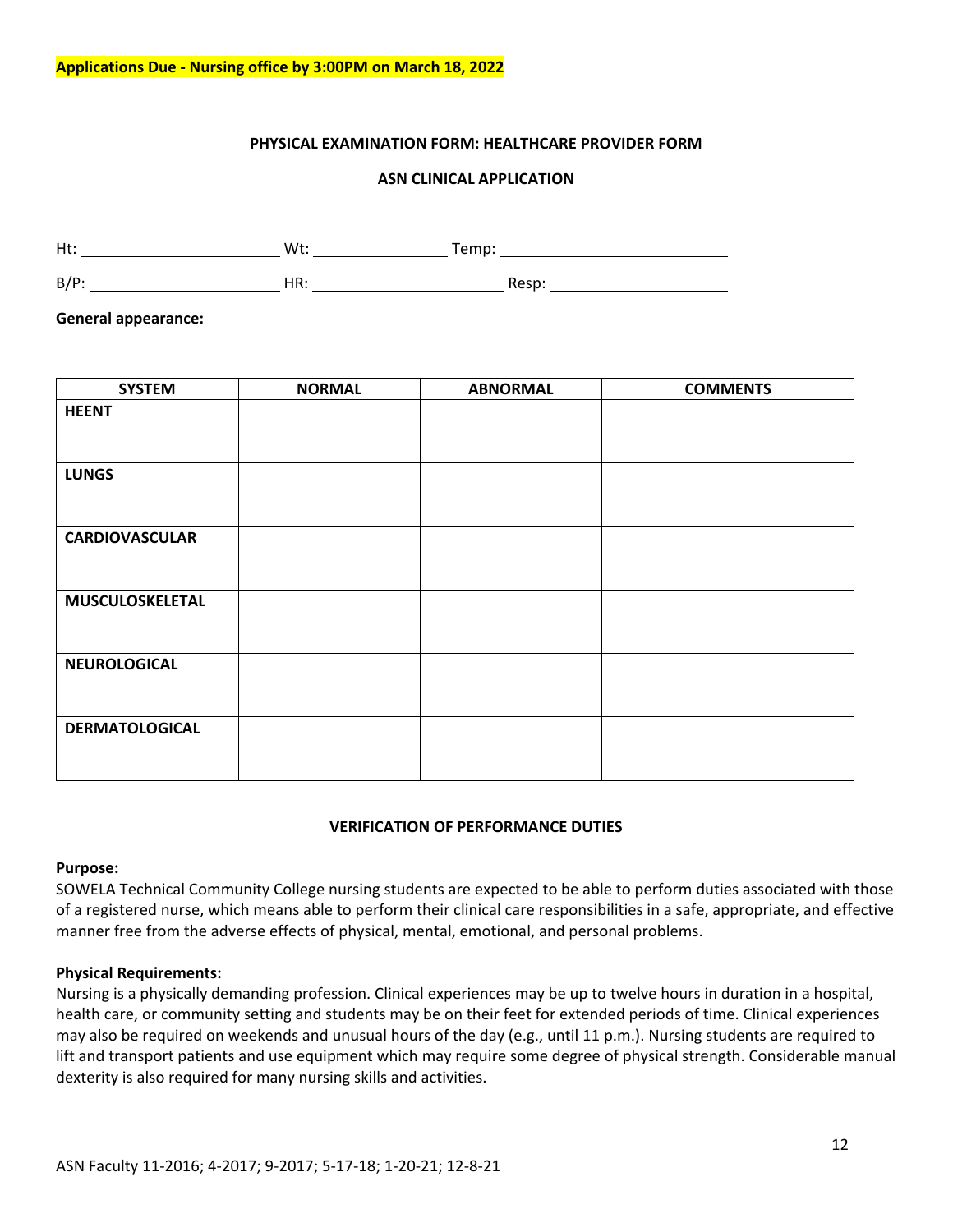Students must be able to hear equipment alarms from a distance and distinguish subtle changes in breath sounds, heart sounds, and other assessment data. Patients are often observed from a distance and heart monitors must be accurately read from at least the end of a patient's bed, approximately six (6) feet away. Students must also be able to accurately read small print on the barrel of a syringe. Students may be exposed to cleaning materials, as well as biological (i.e., blood, mucous), infectious/communicable diseases, and chemically hazardous materials in the clinical setting.

Emergency situations frequently occur that require immediate response and action by the student, including situations involving agitated patients who may be physically or verbally combative. Considerable reaching, stooping, bending, kneeling, and crouching are also required. Students must have the ability to judge distance and space relationships, see peripherally, and distinguish and identify different colors.

Students with physical health conditions must be considered to be under control and able to function safely in a clinical setting.

#### **Psychological Requirements:**

Nursing students must be emotionally stable in order to provide safe care to patients. Students on medication for psychological/psychiatric conditions must be considered to be on a stabilized dose in order to function safely in a clinical setting.

**The student meets the physical and mental demands described above and listed below.** 

#### **Provider:**

In your opinion, is there any reason why the student could not withstand the physical or mental exertions related to the requirements of the SOWELA Technical Community College Nursing program?

YES NO If YES, please explain:

|                       |            |     | I find the above-named individual able to perform the applicable duties of a student registered nurse and free from |
|-----------------------|------------|-----|---------------------------------------------------------------------------------------------------------------------|
| communicable disease: | <b>YES</b> | NO. |                                                                                                                     |

\_\_\_\_\_\_\_\_\_\_\_\_\_\_\_\_\_\_\_\_\_\_\_\_\_\_\_\_\_\_\_\_\_\_\_\_\_\_\_\_\_\_\_\_ \_\_\_\_\_\_\_\_\_\_\_\_\_\_\_\_\_\_\_\_\_\_

\_\_\_\_\_\_\_\_\_\_\_\_\_\_\_\_\_\_\_\_\_\_\_\_\_\_\_\_\_\_\_\_\_\_\_\_\_\_\_\_\_\_\_\_ \_\_\_\_\_\_\_\_\_\_\_\_\_\_\_\_\_\_\_\_\_\_\_\_\_\_\_\_\_\_\_

Print Name of Healthcare Provider **Date Accord Print Name of Healthcare Provider** Date

Signature of Health Care Provider Address stamp (including phone #)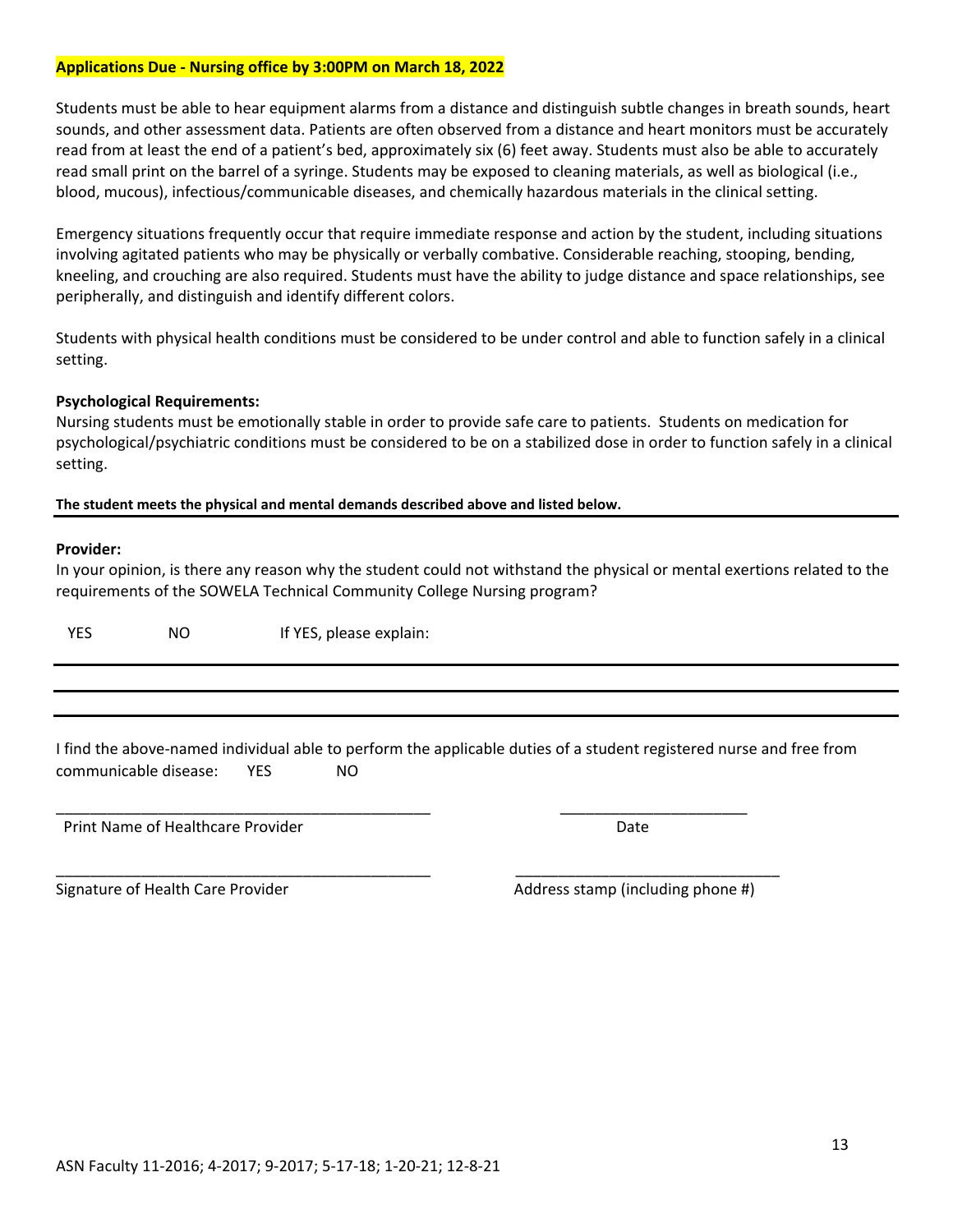| PHYSICAL DEMANDS: Strength Requirements                                  | Approximate frequency |            |                       |  |
|--------------------------------------------------------------------------|-----------------------|------------|-----------------------|--|
| Standing                                                                 | 45% of time           |            |                       |  |
| Walking                                                                  | 45% of time           |            |                       |  |
| Sitting                                                                  | 10% of time           |            |                       |  |
| Lifting                                                                  | 40-50 lbs.            |            | Frequently            |  |
| Carrying                                                                 | 20 lbs.               |            | Occasionally          |  |
| Pushing                                                                  | < 200 lbs.            |            | Frequently            |  |
| Pulling                                                                  | 45-50 lbs.            |            | Frequently            |  |
| <b>Pushing with Assist</b>                                               | > 200 lbs.            |            | Frequently            |  |
| Climbing                                                                 |                       |            | Occasionally          |  |
| Stooping                                                                 |                       |            | Frequently            |  |
| <b>Balancing and Kneeling</b>                                            |                       |            | Occasionally          |  |
| <b>Sensory Demands</b>                                                   |                       |            |                       |  |
| <b>SIGHT REQUIREMENTS</b>                                                |                       |            | Approximate frequency |  |
| Acuity, Near and Far                                                     |                       |            | Frequently            |  |
| Depth Perception                                                         |                       |            | Frequently            |  |
| <b>Color Vision</b>                                                      |                       |            | Frequently            |  |
| Field of Vision                                                          |                       |            | Frequently            |  |
| <b>HEARING REQUIREMENTS</b>                                              |                       |            |                       |  |
| <b>Ordinary Conversation</b>                                             |                       |            | Constantly            |  |
| <b>Other Sounds</b>                                                      |                       |            | Frequently            |  |
| <b>MENTAL DEMANDS and DISCIPLINE</b>                                     |                       |            |                       |  |
| Reading                                                                  |                       | Frequently |                       |  |
| Reasoning and Problem Solving                                            |                       |            | Constantly            |  |
| Organization                                                             |                       |            | Constantly            |  |
| Math                                                                     |                       |            | Frequently            |  |
| Language                                                                 |                       |            | Constantly            |  |
| <b>Detailed Work</b>                                                     |                       |            | Constantly            |  |
| Multiple Concurrent Tasks and Interruptions                              |                       |            | Constantly            |  |
| Stress                                                                   |                       |            | Constantly            |  |
| Confidentiality                                                          |                       |            | Constantly            |  |
| <b>Training classes</b>                                                  |                       |            | Frequently            |  |
| Potential Environmental Exposures - Approximate frequency                |                       |            |                       |  |
| Exposure to radiation and chemicals                                      |                       |            | Occasionally          |  |
| Exposure to blood/body fluids, infectious agents, and airborne pathogens |                       |            | Frequently            |  |
| Exposure to needle/syringes and waste handling                           |                       |            | Frequently            |  |

The following are examples of the everyday demands of clinical nursing courses.

**Description of Terms:**

**Occasionally (activity or condition exists up to 1/3 of the time) Frequently (activity or condition exists from 1/3 to 2/3 of the time) Constantly (activity or condition exists 2/3 or more of the time)**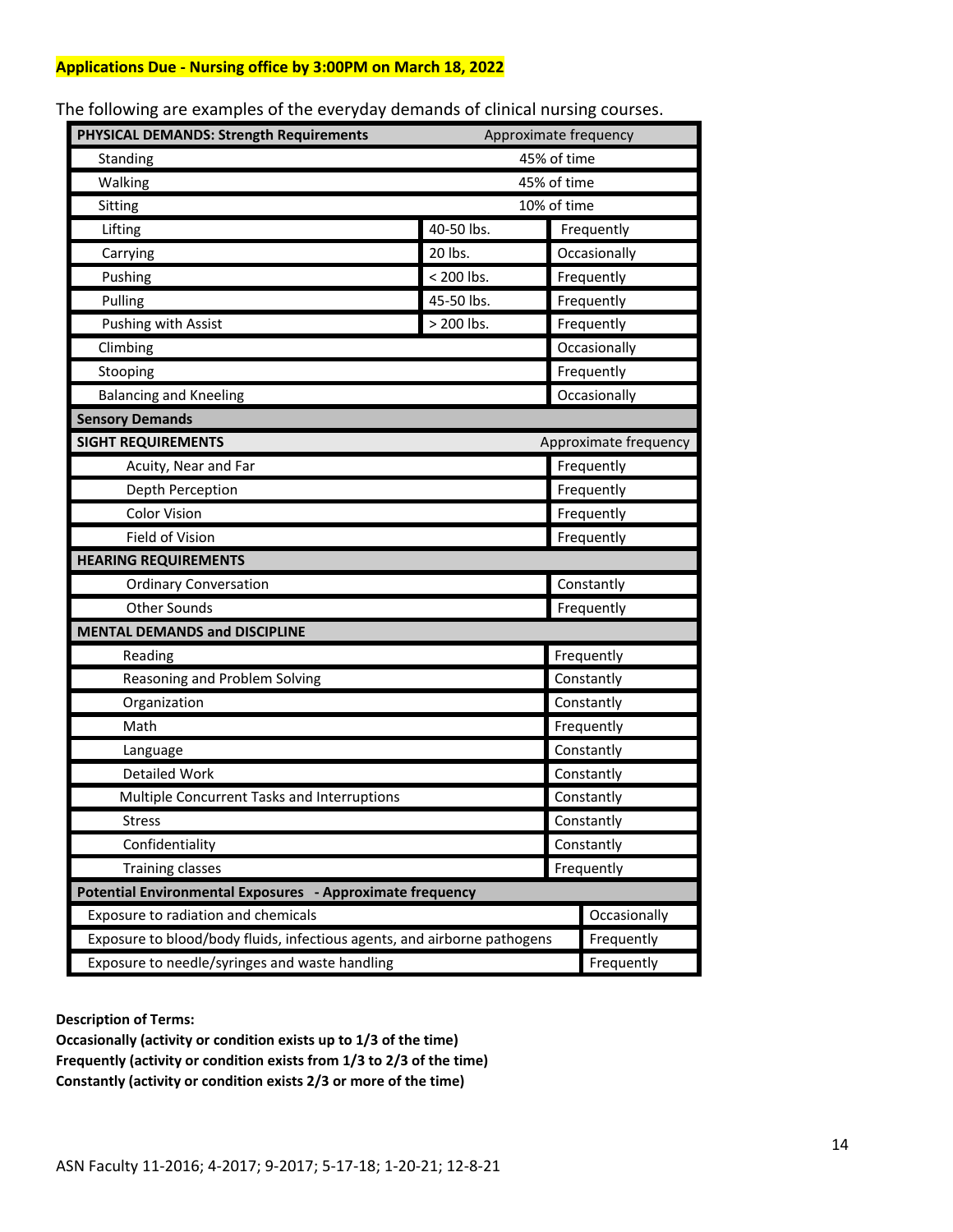

### Save a life. Learn CPR.

### In need of your CPR card? Look no further!

SOWELA will be offering CPR training taught by BLS provider. Schedule your training today. The cost of the course is \$65 with payment due at registration. For more information, contact SOWELA's Workforce Solutions at (337) 421-6560.

### **Register for a CPR class through Workforce Training**

#### Register for Workforce Training

- 1. Once logged into Lola, click Student
- 2. Click Registration then Register for Class

a. NOTE: you must accept "Financial Responsibility Statement"

- 3. Select term which desired training will begin
- 4. Click in Level box and select non-credit
- 5. Lastly, register for the desired training **CPR**

#### **Physicals and PPDS's:**

- 1. You may visit your personal healthcare provider and have them fill out the history and physical form in the application packet. They may also provide PPD's, immunizations and flu shots.
- 2. Many of the local Urgent Care facilities are able to perform physicals, PPD's and immunizations without an appointment. Call agency prior to visiting to make sure they are able to complete requirements needed for admission.
- 3. If you have had a positive PPD or are allergic to the PPD components, refer to the ASN student handbook under the Tuberculosis policy for the steps that need to be taken.



#### **2022 TEAS Dates**

Please visit the following website for an updated schedule.

<https://www.sowela.edu/programs/school-nursing-allied-health/nursing-rn/nursing-teas-dates/>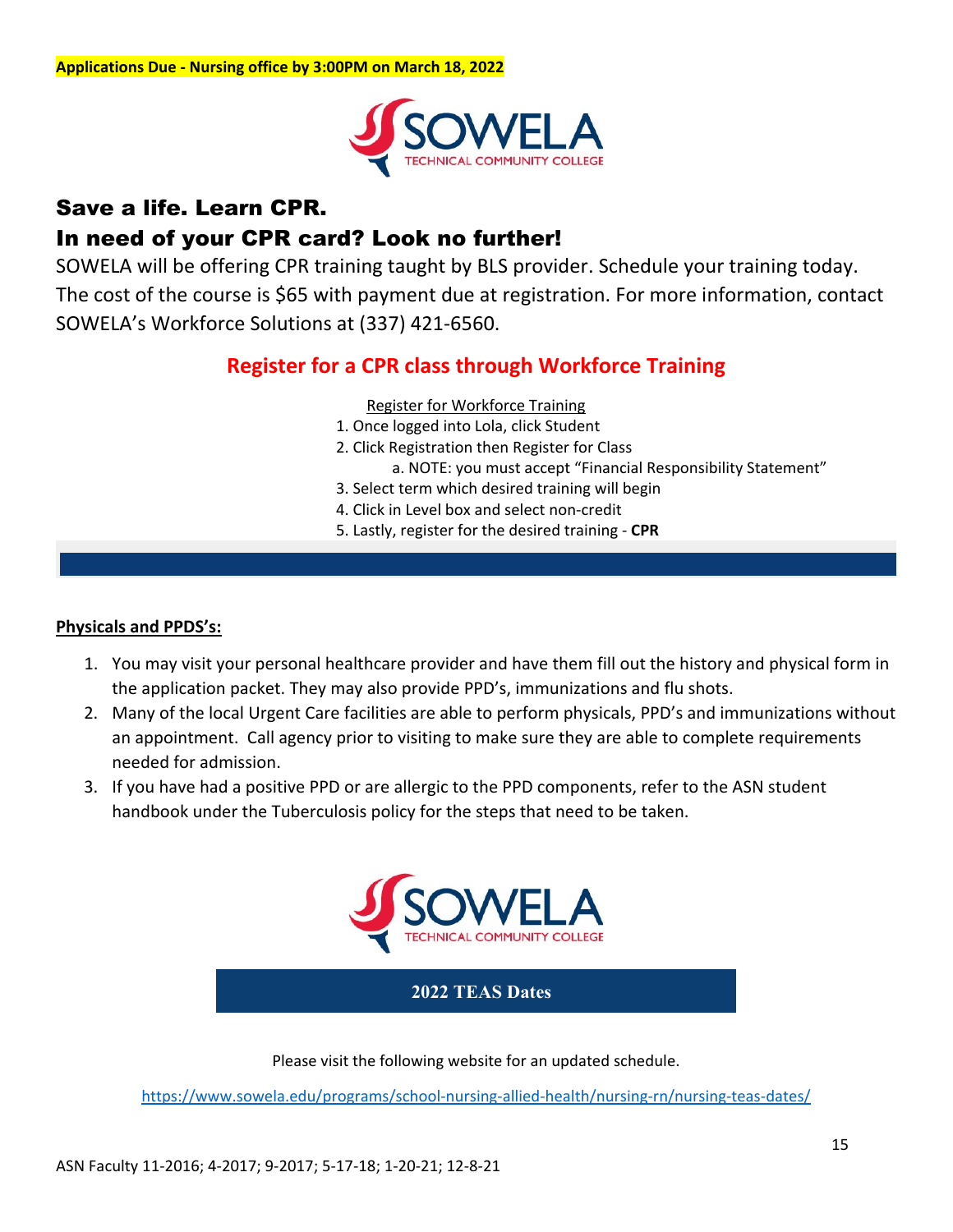#### **TEAS VI test instructions**

- 1. You will need to sign up for the TEAS VI exam online at [www.atitesting.com.](http://www.atitesting.com/) The TESTING CENTER at SOWELA will offer several test dates and there are limited seats at each test time. We cannot add more seats at the test times so do not wait until last minute to sign up.
- 2. The exam has 170 multiple choice questions and is 3 ½ hours long so plan accordingly. The exam will automatically cut off at the 3 ½ hour mark. If you are approved through the office of student support services to receive extra time for the TEAS VI test you must notify us at the time you sign up for the exam. Failure to do this will result in you taking the test during the scheduled time frame without the extra time concession.
- 3. There are fees that change for the proctored exam and must be paid at the time of enrolling.
- 4. You will need to create an account with ATI **prior to test day**. You will not be allowed to test without a username and password.
	- a. Go to [www.atitesting.com.](http://www.atitesting.com/) (Download free Silverlight software, if necessary).
	- b. Click "Create an account" and keep track of your username and password.
	- c. My Username **Example 20** and My Password
- 5. You will only be allowed to take the TEAS VI test two times total and only one time a semester. You will not be allowed to retake the TEAS VI test in order to improve your score. In order to be considered eligible for the program you must pass the TEAS VI test with a score of 64%.
- **6. Arrive on time for the test to the Testing Center at SOWELA located in the Sycamore Student Center.**
- **7. Bring a picture ID with you the day of test to show the test proctor.**
- 8. Bring two pencils with you. You will be given paper upon entry to test.
- 9. Do not bring a calculator. The test has a pull up calculator.
- 10. We recommend purchasing the TEAS VI study guide. Go to ATItesting.com click on the online store in the upper right corner then click on the TEAS products. They have several options of products, under shop for: on left side of screen. You can also copy and paste the following link into your browser to go directly to the site. [https://www.atitesting.com/ati\\_store/product.aspx?zpid=1175](https://www.atitesting.com/ati_store/product.aspx?zpid=1175)
- 11. If you are unable to purchase study products through ATI, you can utilize free test-prep resources through the SOWELA Library. Go to <https://libguides.sowela.edu/StudyTestGuides> and click on "Career Preparation" to access the PrepSTEP database. Click "Sign In/Register" at the top of the screen and create an account. After creating your account, click "Home" in the blue banner at the top of the screen. The select "Career Preparation" on the home page, and then select "Prepare for Nursing Exams." On the next page, scroll down to access ATI TEAS practice tests, Nursing School Practice Entrance Tests, and the Nursing School Test Prep eBook. We do not guarantee that by using either this site or any of the ATI study guides will ensure that you pass the TEAS VI test.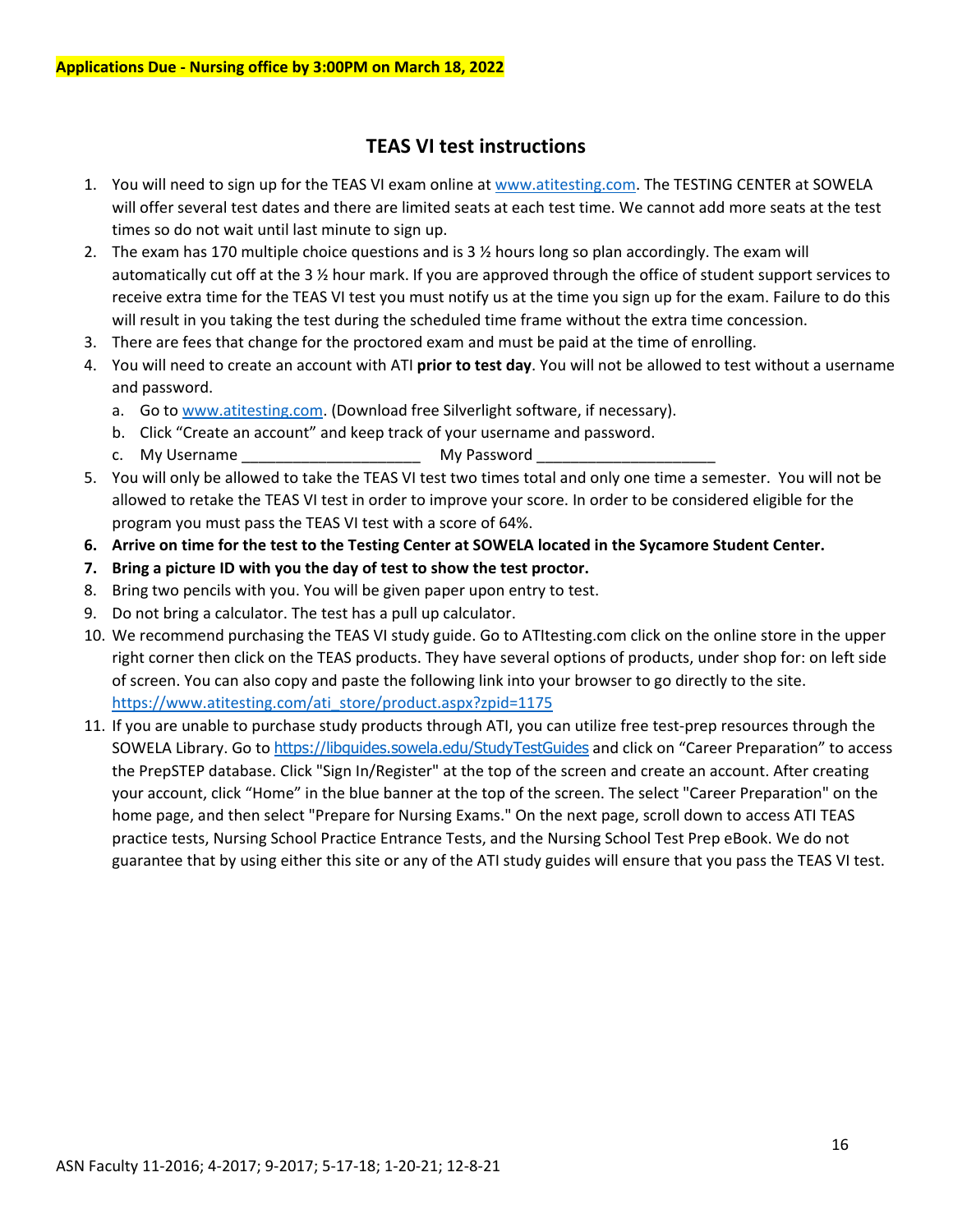#### **ATI Fundamentals EXAM**

#### **Please visit the following website for an updated schedule.**

**[https://www.sowela.edu/programs/school-nursing-allied-health/practical-nursing/nursing-fundamentals](https://www.sowela.edu/programs/school-nursing-allied-health/practical-nursing/nursing-fundamentals-exam/)[exam/](https://www.sowela.edu/programs/school-nursing-allied-health/practical-nursing/nursing-fundamentals-exam/)**

#### **To schedule a test:**

**<https://www.sowela.edu/admissions/how-to-enroll/testing-center/>**

#### **ATI FUNDAMENTALS EXAM INSTRUCTIONS**

You will need to sign up for the ATI RN FUNDAMENTALS exam online at [www.atitesting.com.](http://www.atitesting.com/) The TESTING CENTER will offer several test dates and there are limited seats at each test time. We cannot add more seats at the test times so do not wait until last minute to sign up.

There are fees that change for the proctored exam and must be paid at the time of enrolling.

- 1. You will need to create an account with ATI **prior to test day**. You will not be allowed to test without a username and password.
	- d. Go to [www.atitesting.com.](http://www.atitesting.com/) (Download free Silverlight software, if necessary).
	- e. Click "Create an account" and keep track of your username and password.
	- f. My Username \_\_\_\_\_\_\_\_\_\_\_\_\_\_\_\_\_\_\_\_\_\_\_\_\_\_\_ My Password \_\_\_\_\_\_\_
- 2. You will only be allowed to take the FUNDAMENTALS test two times total and only one time a semester. You will not be allowed to retake the FUNDAMENTALS test in order to improve your score. In order to be considered eligible for the program you must pass the FUNDAMENTALS test with a score of **65%**. (Level II Mastery)
- **3. Arrive on time for the test to the Testing Center at SOWELA located in the Sycamore Student Center.**
- **4. Bring a picture ID with you the day of test to show the test proctor.**
- 5. Bring two pencils with you. You will be given paper upon entry to test.
- 6. Do not bring a calculator. The test has a pull up calculator.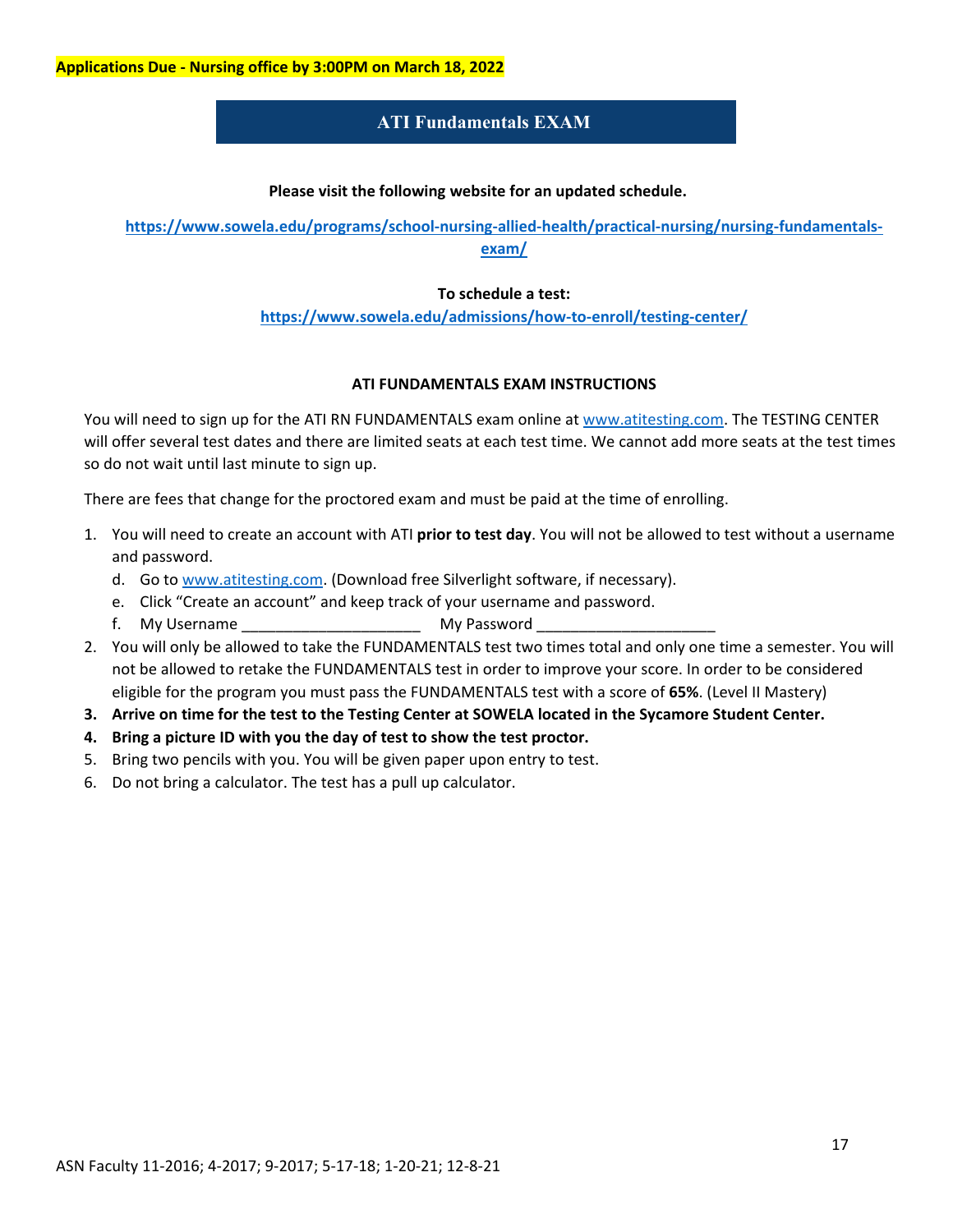

#### **SCHOOL OF NURSING AND ALLIED HEALTH**

## **Why get vaccinated?**

Meningococcal disease is a serious illness caused by a type of bacteria called *Neisseria meningitidis*. It can lead to meningitis (infection of the lining of the brain and spinal cord) and bacteremia or septicemia (infections of the blood). Meningococcal disease often strikes without warning – even people who are otherwise healthy.

Meningococcal disease can spread from person to person through close contact (coughing or kissing) or lengthy contact, especially among people living in the same household.

There are at least 12 types of *Neisseria meningitidis*, called "serogroups." Serogroups A, B, C, W, and Y cause most meningococcal disease.

Anyone can get meningococcal disease, but certain people are at increased risk, including:

- Infants less than one year old
- Adolescents and young adults 16 through 23 years old
- People with certain medical conditions that affect the immune system
- Microbiologists who routinely work with isolates of *N. meningitidis*
- People at risk because of an outbreak in their community

Even when it is treated, meningococcal disease kills 10 to 15 infected people out of 100. And of those who survive, about 10 to 20 out of every 100 will suffer disabilities such as hearing loss, brain damage, amputations, nervous system problems, or severe scars from skin grafts.

**Serogroup B meningococcal (MenB) vaccine** can help prevent meningococcal disease caused by serogroup B. Other meningococcal vaccines are recommended to help protect against serogroups A, C, W, and Y.

Obtained from:<http://www.cdc.gov/vaccines/hcp/vis/vis-statements/mening-serogroup.html>